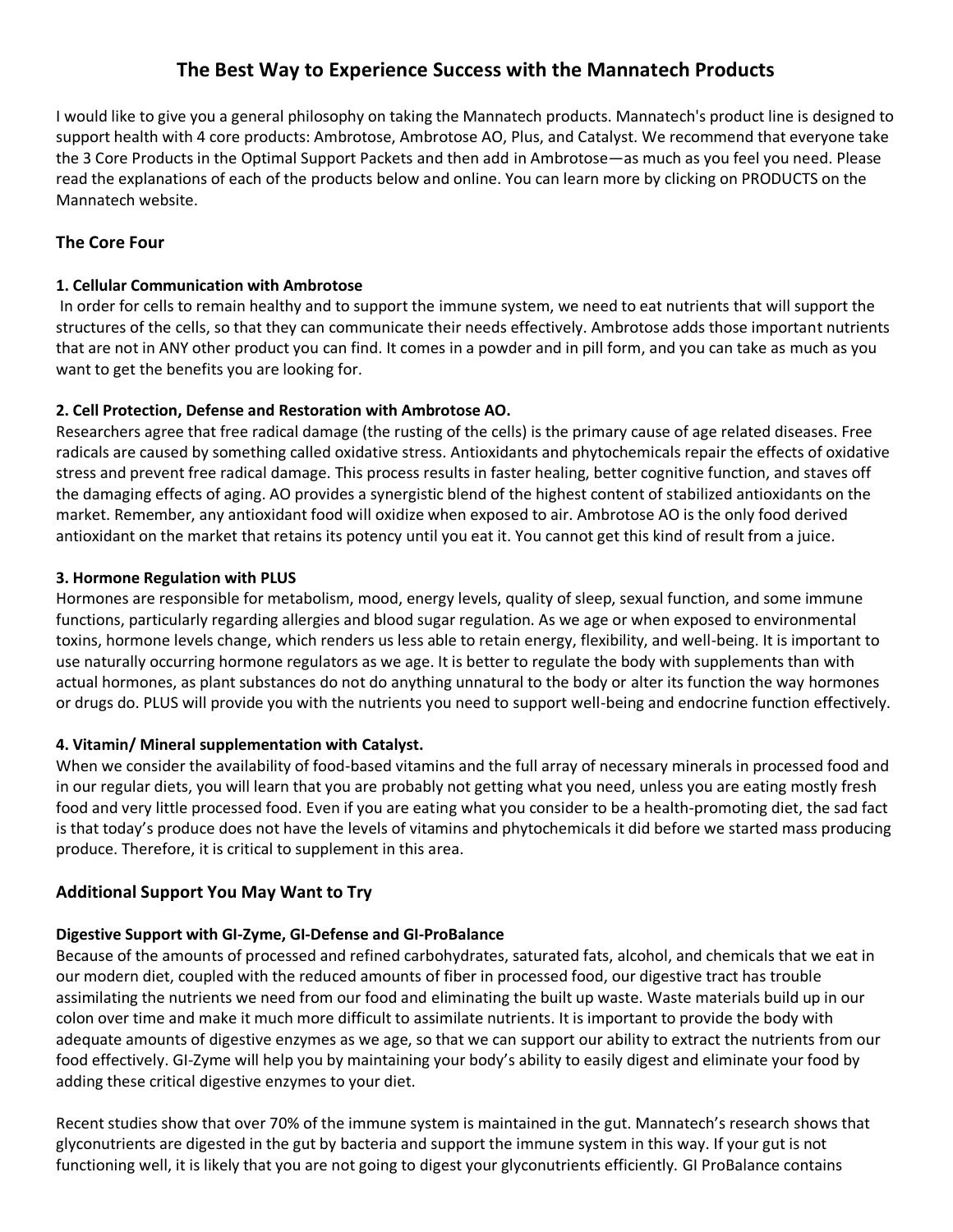### digestive bacteria and is excellent for maintaining the correct balance in your gut for excellent assimilation and elimination.

In order to create a strong, stable environment for beneficial bacteria to thrive, your intestinal lining requires an abundant supply of short-chain fatty acids (SCFA) known as butyrates. GI-Defense capsules, with an exclusive Glycobiome and Butyrate Support Blend, is specifically formulated to nourish and help strengthen the gut lining. Containing powerful antioxidants and flavonoids, GI-Defense actually supports the body's ability to produce its own arsenal of beneficial butyrates. The result is a microbiome environment that is sound, balanced and better able to support healthy digestion and immunity.

### **Now, for Special Concerns**

Even when you are getting appropriate vitamins, minerals, essential fatty acids, and cell, hormone, and digestive support, you may have special concerns that need to be addressed. This is where working with a health care professional and/or medical doctor comes in. Most of us come into the nutrition world after having become imbalanced from our lifestyles or we may have genetic predispositions toward conditions that require extra help. So, first make sure you are addressing all of the above areas, and then, should you still have special concerns, look into addressing those.

First, I recommend adding extra Ambrotose Life before adding other herbs, glandulars, hormones, and homeopathics. Increasing Ambrotose is sometimes all it takes to restore the nutritional needs of the body. Mannatech has other adjunct products for heart health, sports performance and pain, fat management, fruits and vegetables, skin, and children's nutrition, as well. Mannatech has Ambrotose in three formulas: Ambrotose Life, Advanced Ambrotose. and Ambrotose Complex. You can get more information on this from the 'read more' link in the product section of the website.

Mannatech products are nutritional supplements that support the body's ability to maintain and restore health. They are not designed to treat the body the way a drug does, therefore you must not look for a 'prescription' when dealing with supplements. You need to be aware of the changes in your body as you take certain types and levels of supplements and determine for yourself what and how much you need.

## **How to Get the Most Out of These Products**

Thousands of people are realizing extraordinary benefits from these proprietary dietary supplements. They provide essential components that the body must have to create optimum health, but which are unavailable in the foods delivered by today's modern food processing and distribution systems.

Many people who take the Mannatech products notice changes within 3-30 days, and everyone feels better within 4 to 5 months. You should plan on trying these products for a minimum of 3 months to give them a chance to work. (Mannatech has a 90 day Satisfaction guarantee). I am confident that you'll love them so much that you'll make them a regular part of your diet.

### **The following guidelines are suggestions to help you gain maximum benefits.**

- 1. Be sure to drink at least 8-10 glasses of good water a day (preferably purified or spring water.) Over the years many toxins build up in our body. The Mannatech products provide nutrients that make the body more efficient in releasing these toxins. The extra water will help your body remove the toxins more quickly.
- 2. Get plenty of fiber in your diet. This will also help the body remove toxins that are being cleansed from the system.
- 3. Please eliminate soda pop and reduce or eliminate your intake of caffeine and sugar. These substances actually work against your immune system and make it harder to gain optimum health.
- 5. *Be patient*. The Mannatech products provide nutrients that the body can use to heal itself. The body proceeds at its own pace and may choose at first to use the nutrients to heal something other than what you'd expect! But in time, virtually everyone receives the benefits they are looking for.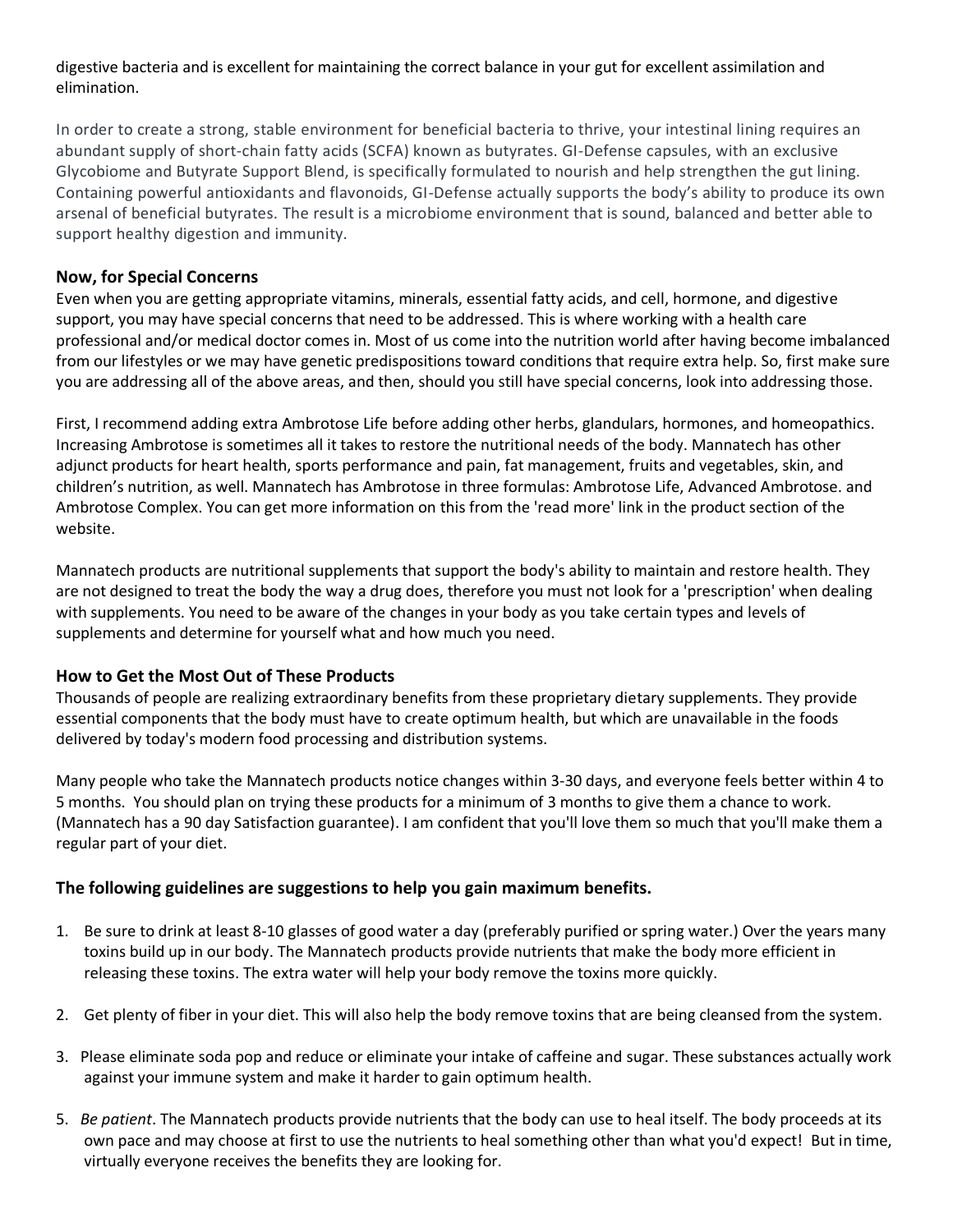## **What to do if you are on Pharmaceuticals/Medications:**

Drug interactions with our products are highly unlikely. However, as the body begins to restore itself, prescription medication can become too strong. This often happens in the first 2-3 months. We do not suggest or recommend people stop taking or reducing amounts of a prescription medication on their own. If you have a medical condition, you should consult your own physician.

Good luck and best of health to you! Carol Merlo Call me if you need more assistance